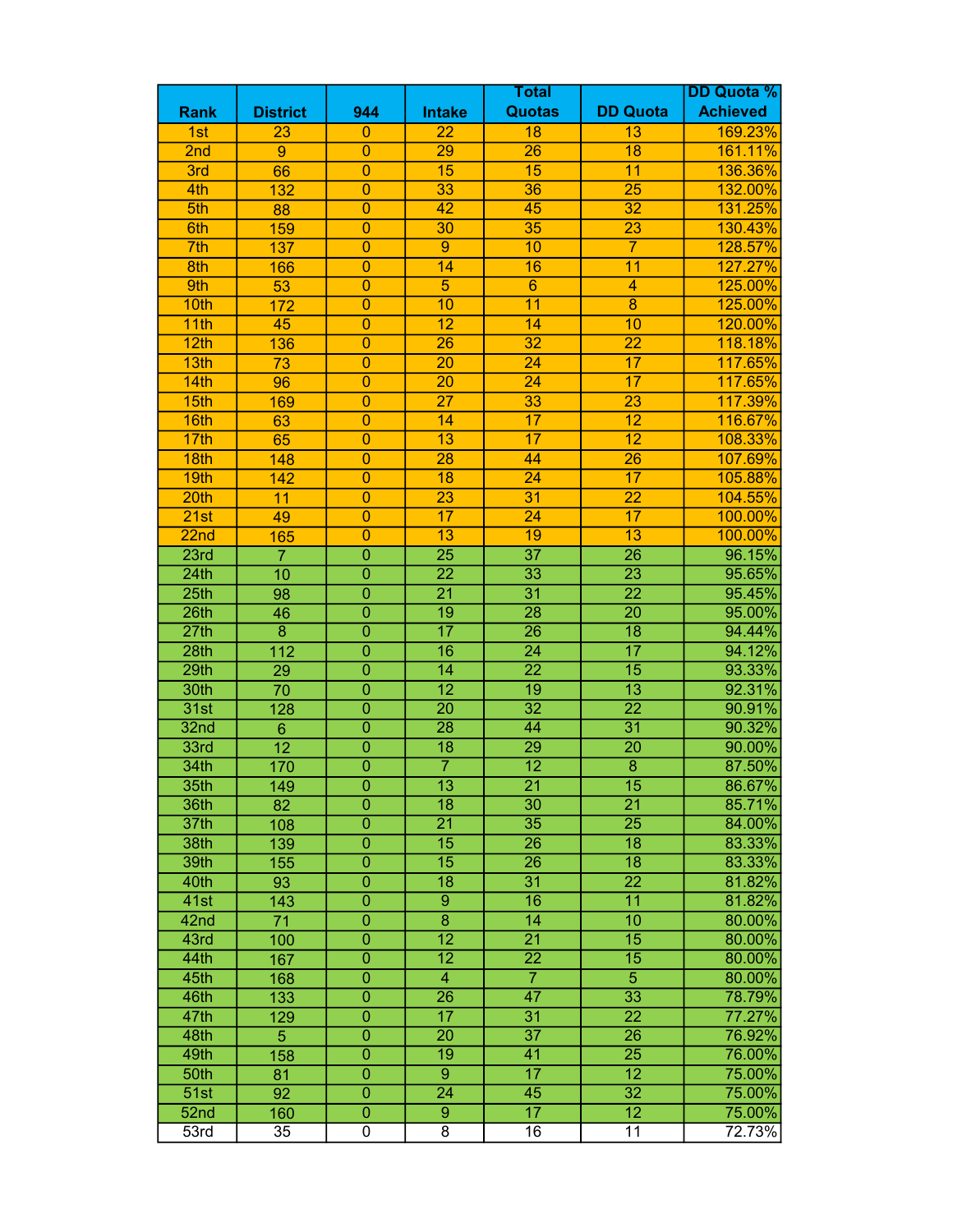| 54th               | 156              | 0                         | 16              | 31              | $\overline{22}$ | 72.73% |
|--------------------|------------------|---------------------------|-----------------|-----------------|-----------------|--------|
| 55th               | 171              | $\overline{0}$            | 10              | $\overline{20}$ | 14              | 71.43% |
| 56th               | 58               | 0                         | $\overline{12}$ | 24              | 17              | 70.59% |
| 57th               | $\overline{13}$  | $\overline{0}$            | $\overline{9}$  | $\overline{19}$ | $\overline{13}$ | 69.23% |
| 58th               | 127              | $\overline{0}$            | $\overline{11}$ | $\overline{23}$ | 16              | 68.75% |
| 59th               | 16               | $\overline{0}$            | $\overline{13}$ | $\overline{29}$ | $\overline{20}$ | 65.00% |
| 60th               | 117              | $\overline{0}$            | $\overline{7}$  | $\overline{15}$ | $\overline{11}$ | 63.64% |
| 61st               | 123              | $\overline{0}$            | $\overline{7}$  | $\overline{16}$ | $\overline{11}$ | 63.64% |
| 62nd               | 111              | 0                         | $\mathbf 5$     | 12              | 8               | 62.50% |
| 63rd               | 51               | $\overline{\mathfrak{o}}$ | $\overline{9}$  | $\overline{21}$ | $\overline{15}$ | 60.00% |
| 64th               | 90               | $\overline{0}$            | $\overline{19}$ | 45              | $\overline{32}$ | 59.38% |
| 65th               | 152              | $\overline{0}$            | 10              | $\overline{24}$ | $\overline{17}$ | 58.82% |
| 66th               | 25               | $\overline{0}$            | $\overline{7}$  | $\overline{17}$ | $\overline{12}$ | 58.33% |
| 67th               | $\overline{37}$  | $\overline{0}$            | 7               | $\overline{17}$ | $\overline{12}$ | 58.33% |
| 68th               | 104              | $\overline{0}$            | 7               | $\overline{17}$ | $\overline{12}$ | 58.33% |
| 69th               | 145              | $\overline{0}$            | $\overline{8}$  | $\overline{20}$ | $\overline{14}$ | 57.14% |
| $\overline{70}$ th | 157              | 0                         | $\overline{12}$ | $\overline{35}$ | $\overline{21}$ | 57.14% |
| 71st               | 64               | $\overline{0}$            | 10              | $\overline{26}$ | $\overline{18}$ | 55.56% |
| $\overline{72n}$ d | 134              | $\overline{0}$            | $\overline{15}$ | 38              | $\overline{27}$ | 55.56% |
| 73rd               | $\overline{15}$  | $\overline{0}$            | $\overline{16}$ | 42              | 29              | 55.17% |
| 74th               | 59               | $\overline{0}$            | 11              | $\overline{28}$ | $\overline{20}$ | 55.00% |
|                    |                  | $\overline{0}$            |                 | $\overline{21}$ |                 | 53.33% |
| 75th               | 56               |                           | $\overline{8}$  |                 | $\overline{15}$ |        |
| $\overline{76}th$  | $\overline{124}$ | $\overline{0}$            | $\overline{8}$  | $\overline{22}$ | $\overline{15}$ | 53.33% |
| $\overline{77}$ th | 38               | $\overline{0}$            | $\overline{9}$  | $\overline{24}$ | $\overline{17}$ | 52.94% |
| 78th               | $\overline{78}$  | $\overline{0}$            | $\overline{9}$  | $\overline{24}$ | $\overline{17}$ | 52.94% |
| 79th               | 105              | $\overline{0}$            | $\overline{14}$ | $\overline{38}$ | $\overline{27}$ | 51.85% |
| 80th               | 44               | $\overline{0}$            | $\overline{5}$  | $\overline{14}$ | $\overline{10}$ | 50.00% |
| 81st               | $\overline{27}$  | $\overline{0}$            | 10              | $\overline{28}$ | $\overline{20}$ | 50.00% |
| 82 <sub>nd</sub>   | 146              | $\overline{0}$            | $\overline{8}$  | $\overline{23}$ | 16              | 50.00% |
| 83rd               | 106              | $\overline{0}$            | $\overline{12}$ | $\overline{35}$ | $\overline{25}$ | 48.00% |
| 84th               | $\overline{2}$   | $\overline{0}$            | $\overline{7}$  | $\overline{22}$ | $\overline{15}$ | 46.67% |
| 85th               | 74               | $\overline{0}$            | $\overline{6}$  | $\overline{18}$ | $\overline{13}$ | 46.15% |
| 86th               | 54               | $\overline{0}$            | $\overline{5}$  | $\overline{15}$ | $\overline{11}$ | 45.45% |
| 87th               | 120              | $\overline{0}$            | $\overline{5}$  | $\overline{15}$ | $\overline{11}$ | 45.45% |
| 88th               | 55               | $\overline{0}$            | $\overline{7}$  | $\overline{23}$ | 16              | 43.75% |
| 89th               | 84               | $\overline{0}$            | $\overline{6}$  | 20              | $\overline{14}$ | 42.86% |
| 90th               | 79               | 0                         | 5               | 17              | 12              | 41.67% |
| 91st               | 122              | $\overline{0}$            | 10              | 34              | 24              | 41.67% |
| 92nd               | 47               | 0                         | $\overline{21}$ | 76              | $\overline{53}$ | 39.62% |
| 93rd               | 26               | 0                         | 7               | 25              | 18              | 38.89% |
| 94th               | 154              | $\overline{0}$            | $\overline{5}$  | $\overline{19}$ | $\overline{13}$ | 38.46% |
| 95th               | 147              | $\overline{0}$            | 15              | $\overline{57}$ | 40              | 37.50% |
| 96th               | 30               | $\overline{0}$            | 4               | $\overline{16}$ | $\overline{11}$ | 36.36% |
| 97th               | $\overline{72}$  | 0                         | $\overline{8}$  | $\overline{33}$ | $\overline{23}$ | 34.78% |
| 98th               | 4                | $\overline{0}$            | $\overline{7}$  | 30              | 21              | 33.33% |
| 99th               | $\overline{18}$  | $\overline{0}$            | $\overline{4}$  | $\overline{17}$ | $\overline{12}$ | 33.33% |
| 100th              | 162              | $\overline{0}$            | $\overline{6}$  | 26              | $\overline{18}$ | 33.33% |
| 101st              | 118              | $\overline{0}$            | $\overline{8}$  | $\overline{35}$ | $\overline{25}$ | 32.00% |
| 102nd              | 60               | $\overline{0}$            | $\overline{8}$  | $\overline{37}$ | $\overline{26}$ | 30.77% |
| 103rd              | 77               | $\overline{0}$            | $\overline{4}$  | $\overline{18}$ | $\overline{13}$ | 30.77% |
| 104th              | 110              | $\overline{0}$            | $\overline{5}$  | 24              | 17              | 29.41% |
| 105th              | 48               | $\overline{0}$            | $\overline{6}$  | 30              | $\overline{21}$ | 28.57% |
| 106th              | 62               | 0                         | $\overline{2}$  | 10              | 7               | 28.57% |
| 107th              | 144              | $\overline{0}$            | $\overline{5}$  | $\overline{25}$ | 18              | 27.78% |
| 108th              | $\mathbf{1}$     | $\overline{0}$            | $\overline{4}$  | $\overline{22}$ | $\overline{15}$ | 26.67% |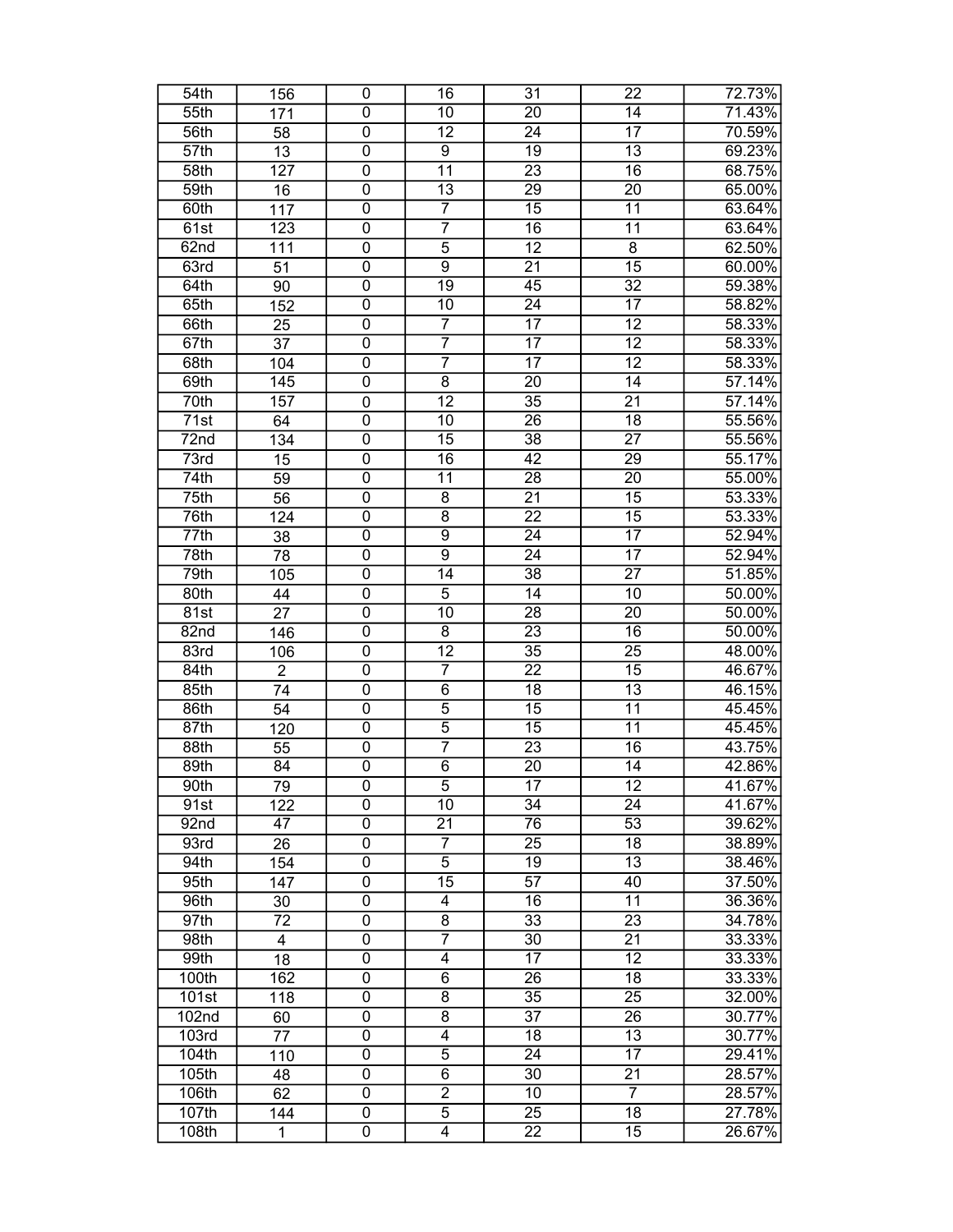| $\overline{0}$<br>16<br>25.00%<br>110th<br>52<br>4<br>23<br>$\overline{5}$<br>25.00%<br>111th<br>0<br>29<br>20<br>135<br>$\overline{5}$<br>$\overline{0}$<br>23.81%<br>112th<br>30<br>$\overline{21}$<br>115<br>$\overline{3}$<br>23.08%<br>113th<br>$\overline{0}$<br>$\overline{18}$<br>$\overline{13}$<br>131<br>$\overline{3}$<br>$\overline{13}$<br>23.08%<br>114th<br>$\overline{0}$<br>$\overline{18}$<br>151<br>$\overline{3}$<br>97<br>$\overline{14}$<br>21.43%<br>115th<br>$\overline{0}$<br>20<br>$\overline{0}$<br>$\overline{4}$<br>$\overline{27}$<br>$\overline{19}$<br>21.05%<br><b>116th</b><br>75<br>$\overline{4}$<br>$\overline{19}$<br>21.05%<br>117th<br>$\overline{0}$<br>20<br>150<br>$\overline{3}$<br>118th<br>$\overline{0}$<br>$\overline{21}$<br>$\overline{15}$<br>20.00%<br>89<br>20.00%<br>119th<br>$\overline{0}$<br>$\overline{4}$<br>29<br>20<br>94<br>$\overline{5}$<br>$\overline{0}$<br>$\overline{35}$<br>$\overline{25}$<br>20.00%<br>$\overline{120}$ th<br>101<br>$\overline{3}$<br>$\overline{0}$<br>$\overline{21}$<br>$\overline{15}$<br>20.00%<br>$\overline{121st}$<br>126<br>$\overline{5}$<br>19.23%<br>$\overline{0}$<br>$\overline{37}$<br>$\overline{26}$<br>$\overline{122}$ nd<br>67<br>$\overline{2}$<br>$\overline{11}$<br>18.18%<br>123rd<br>0<br>15<br>33<br>$\overline{3}$<br>$\overline{0}$<br>$\overline{25}$<br>$\overline{18}$<br>16.67%<br>124th<br>$\ensuremath{\mathsf{3}}$<br>$\overline{1}$<br>16.67%<br>125th<br>0<br>8<br>6<br>34<br>$\overline{\mathbf{1}}$<br>$\overline{0}$<br>$\overline{9}$<br>$\overline{6}$<br>16.67%<br>126th<br>39<br>$\overline{2}$<br>$\overline{17}$<br>$\overline{12}$<br>127th<br>0<br>16.67%<br>76<br>$\overline{2}$<br>163<br>0<br>17<br>12<br>16.67%<br>128th<br>$\overline{\overline{3}}$<br>$\overline{27}$<br>15.79%<br>129th<br>0<br>19<br>141<br>$\overline{2}$<br>$\overline{13}$<br>15.38%<br>130th<br>22<br>0<br>18<br>$\overline{1}$<br>$\overline{7}$<br>$\overline{42}$<br>$\overline{0}$<br>$\overline{10}$<br>14.29%<br>$\overline{131}$ st<br>$\overline{2}$<br>$\overline{0}$<br>$\overline{14}$<br>14.29%<br>$\overline{132}$ nd<br>119<br>20<br>$\overline{\mathbf{3}}$<br>$\overline{0}$<br>$\overline{22}$<br>13.64%<br>103<br>31<br>133rd<br>$\overline{2}$<br>13.33%<br>134th<br>57<br>0<br>21<br>15<br>$\overline{2}$<br>$\overline{15}$<br>$\overline{0}$<br>$\overline{22}$<br>13.33%<br>135th<br>99<br>$\overline{1}$<br>$\overline{21}$<br>$\overline{0}$<br>$\overline{8}$<br>12.50%<br>136th<br>11<br>$\overline{8}$<br>$\overline{0}$<br>$\overline{1}$<br>$\overline{12}$<br>$\overline{28}$<br>12.50%<br>137th<br>$\overline{0}$<br>$\overline{\mathbf{1}}$<br>$\overline{11}$<br>9.09%<br>138th<br>$\overline{14}$<br>16<br>$\overline{1}$<br>$\overline{0}$<br>$\overline{17}$<br>$\overline{12}$<br>8.33%<br>139th<br>36<br>$\overline{2}$<br>$\overline{0}$<br>$\overline{36}$<br>$\overline{25}$<br>8.00%<br>140th<br>69<br>$\overline{1}$<br>$\overline{0}$<br>$\overline{20}$<br>$\overline{14}$<br>7.14%<br>$\overline{141st}$<br>31<br>$\overline{1}$<br>$\overline{14}$<br>7.14%<br>142 <sub>nd</sub><br>$\overline{0}$<br>20<br>50<br>$\overline{2}$<br>$\overline{0}$<br>$\overline{29}$<br>$6.90\%$<br><b>143rd</b><br>41<br>86<br>$\overline{3}$<br>$0.00\%$<br>$\overline{0}$<br>$\overline{0}$<br>$\overline{2}$<br>144th<br>17<br>145th<br>19<br>0<br>0<br>9<br>6<br>$0.00\%$<br>$\overline{0}$<br>$\overline{9}$<br>$\overline{6}$<br>$0.00\%$<br>146th<br>0<br>20<br>$\overline{13}$<br>147th<br>0<br>0<br>18<br>0.00%<br>24<br>$\overline{17}$<br>$0.00\%$<br>148th<br>0<br>0<br>24<br>32<br>$\overline{0}$<br>$\overline{0}$<br>$0.00\%$<br>148th<br>15<br>11<br>40<br>$\overline{14}$<br>$0.00\%$<br>148th<br>0<br>0<br>10<br>41<br>$\overline{0}$<br>$\overline{0}$<br>$\overline{11}$<br>$\overline{8}$<br>$0.00\%$<br>148th<br>43<br>61<br>$\overline{0}$<br>148th<br>0<br>30<br>21<br>$0.00\%$<br>$\overline{68}$<br>$\overline{0}$<br>$\overline{6}$<br>$\overline{148}$ th<br>0<br>$\overline{4}$<br>0.00%<br>$\overline{27}$<br>$\overline{0}$<br>$\overline{0}$<br>$\overline{38}$<br>$0.00\%$<br>148th<br>80<br>$\overline{0}$<br>$\overline{0}$<br>$0.00\%$<br>148th<br>83<br>20<br>14<br>$\overline{0}$<br>$\overline{0}$<br>$\overline{6}$<br>$0.00\%$<br>148th<br>85<br>4<br>$\overline{0}$<br>$\overline{0}$<br>$\overline{13}$<br>$\overline{9}$<br>$0.00\%$<br>148th<br>87<br>$\overline{0}$<br>$\overline{0}$<br>$\overline{4}$<br>$0.00\%$<br>148th<br>6<br>91<br>$\overline{3}$<br>$\overline{2}$<br>$\overline{0}$<br>$\overline{0}$<br>$0.00\%$<br>148th<br>95<br>$\overline{0}$<br>$\overline{0}$<br>$\overline{28}$<br>$0.00\%$<br>148th<br>20<br>102<br>0<br>0<br>15<br>11<br>0.00%<br>148th<br>107<br>$\overline{0}$<br>$0.00\%$<br>148th<br>109<br>$\overline{0}$<br>$\overline{12}$<br>$\overline{8}$<br>148th<br>$\overline{0}$<br>$\overline{0}$<br>$\overline{12}$<br>$\overline{8}$<br>$0.00\%$<br>113 | 109th | 164 | 0 | 4 | 22 | 15 | 26.67% |
|----------------------------------------------------------------------------------------------------------------------------------------------------------------------------------------------------------------------------------------------------------------------------------------------------------------------------------------------------------------------------------------------------------------------------------------------------------------------------------------------------------------------------------------------------------------------------------------------------------------------------------------------------------------------------------------------------------------------------------------------------------------------------------------------------------------------------------------------------------------------------------------------------------------------------------------------------------------------------------------------------------------------------------------------------------------------------------------------------------------------------------------------------------------------------------------------------------------------------------------------------------------------------------------------------------------------------------------------------------------------------------------------------------------------------------------------------------------------------------------------------------------------------------------------------------------------------------------------------------------------------------------------------------------------------------------------------------------------------------------------------------------------------------------------------------------------------------------------------------------------------------------------------------------------------------------------------------------------------------------------------------------------------------------------------------------------------------------------------------------------------------------------------------------------------------------------------------------------------------------------------------------------------------------------------------------------------------------------------------------------------------------------------------------------------------------------------------------------------------------------------------------------------------------------------------------------------------------------------------------------------------------------------------------------------------------------------------------------------------------------------------------------------------------------------------------------------------------------------------------------------------------------------------------------------------------------------------------------------------------------------------------------------------------------------------------------------------------------------------------------------------------------------------------------------------------------------------------------------------------------------------------------------------------------------------------------------------------------------------------------------------------------------------------------------------------------------------------------------------------------------------------------------------------------------------------------------------------------------------------------------------------------------------------------------------------------------------------------------------------------------------------------------------------------------------------------------------------------------------------------------------------------------------------------------------------------------------------------------------------------------------------------------------------------------------------------------------------------------------------------------------------------------------------------------------------------------------------------------------------------------------------------------------------------------------------------------------------------------------------------------------------------------------------------------------------------------------------------------------------------------------------------------------------------------------------------------------------------------------------------------------------------------------------------------------------------------------------------------------------------------------------------------------------------------------------------------------------------------------------------------------------------------------------------------------------------------------------------------------------------------|-------|-----|---|---|----|----|--------|
|                                                                                                                                                                                                                                                                                                                                                                                                                                                                                                                                                                                                                                                                                                                                                                                                                                                                                                                                                                                                                                                                                                                                                                                                                                                                                                                                                                                                                                                                                                                                                                                                                                                                                                                                                                                                                                                                                                                                                                                                                                                                                                                                                                                                                                                                                                                                                                                                                                                                                                                                                                                                                                                                                                                                                                                                                                                                                                                                                                                                                                                                                                                                                                                                                                                                                                                                                                                                                                                                                                                                                                                                                                                                                                                                                                                                                                                                                                                                                                                                                                                                                                                                                                                                                                                                                                                                                                                                                                                                                                                                                                                                                                                                                                                                                                                                                                                                                                                                                                                                    |       |     |   |   |    |    |        |
|                                                                                                                                                                                                                                                                                                                                                                                                                                                                                                                                                                                                                                                                                                                                                                                                                                                                                                                                                                                                                                                                                                                                                                                                                                                                                                                                                                                                                                                                                                                                                                                                                                                                                                                                                                                                                                                                                                                                                                                                                                                                                                                                                                                                                                                                                                                                                                                                                                                                                                                                                                                                                                                                                                                                                                                                                                                                                                                                                                                                                                                                                                                                                                                                                                                                                                                                                                                                                                                                                                                                                                                                                                                                                                                                                                                                                                                                                                                                                                                                                                                                                                                                                                                                                                                                                                                                                                                                                                                                                                                                                                                                                                                                                                                                                                                                                                                                                                                                                                                                    |       |     |   |   |    |    |        |
|                                                                                                                                                                                                                                                                                                                                                                                                                                                                                                                                                                                                                                                                                                                                                                                                                                                                                                                                                                                                                                                                                                                                                                                                                                                                                                                                                                                                                                                                                                                                                                                                                                                                                                                                                                                                                                                                                                                                                                                                                                                                                                                                                                                                                                                                                                                                                                                                                                                                                                                                                                                                                                                                                                                                                                                                                                                                                                                                                                                                                                                                                                                                                                                                                                                                                                                                                                                                                                                                                                                                                                                                                                                                                                                                                                                                                                                                                                                                                                                                                                                                                                                                                                                                                                                                                                                                                                                                                                                                                                                                                                                                                                                                                                                                                                                                                                                                                                                                                                                                    |       |     |   |   |    |    |        |
|                                                                                                                                                                                                                                                                                                                                                                                                                                                                                                                                                                                                                                                                                                                                                                                                                                                                                                                                                                                                                                                                                                                                                                                                                                                                                                                                                                                                                                                                                                                                                                                                                                                                                                                                                                                                                                                                                                                                                                                                                                                                                                                                                                                                                                                                                                                                                                                                                                                                                                                                                                                                                                                                                                                                                                                                                                                                                                                                                                                                                                                                                                                                                                                                                                                                                                                                                                                                                                                                                                                                                                                                                                                                                                                                                                                                                                                                                                                                                                                                                                                                                                                                                                                                                                                                                                                                                                                                                                                                                                                                                                                                                                                                                                                                                                                                                                                                                                                                                                                                    |       |     |   |   |    |    |        |
|                                                                                                                                                                                                                                                                                                                                                                                                                                                                                                                                                                                                                                                                                                                                                                                                                                                                                                                                                                                                                                                                                                                                                                                                                                                                                                                                                                                                                                                                                                                                                                                                                                                                                                                                                                                                                                                                                                                                                                                                                                                                                                                                                                                                                                                                                                                                                                                                                                                                                                                                                                                                                                                                                                                                                                                                                                                                                                                                                                                                                                                                                                                                                                                                                                                                                                                                                                                                                                                                                                                                                                                                                                                                                                                                                                                                                                                                                                                                                                                                                                                                                                                                                                                                                                                                                                                                                                                                                                                                                                                                                                                                                                                                                                                                                                                                                                                                                                                                                                                                    |       |     |   |   |    |    |        |
|                                                                                                                                                                                                                                                                                                                                                                                                                                                                                                                                                                                                                                                                                                                                                                                                                                                                                                                                                                                                                                                                                                                                                                                                                                                                                                                                                                                                                                                                                                                                                                                                                                                                                                                                                                                                                                                                                                                                                                                                                                                                                                                                                                                                                                                                                                                                                                                                                                                                                                                                                                                                                                                                                                                                                                                                                                                                                                                                                                                                                                                                                                                                                                                                                                                                                                                                                                                                                                                                                                                                                                                                                                                                                                                                                                                                                                                                                                                                                                                                                                                                                                                                                                                                                                                                                                                                                                                                                                                                                                                                                                                                                                                                                                                                                                                                                                                                                                                                                                                                    |       |     |   |   |    |    |        |
|                                                                                                                                                                                                                                                                                                                                                                                                                                                                                                                                                                                                                                                                                                                                                                                                                                                                                                                                                                                                                                                                                                                                                                                                                                                                                                                                                                                                                                                                                                                                                                                                                                                                                                                                                                                                                                                                                                                                                                                                                                                                                                                                                                                                                                                                                                                                                                                                                                                                                                                                                                                                                                                                                                                                                                                                                                                                                                                                                                                                                                                                                                                                                                                                                                                                                                                                                                                                                                                                                                                                                                                                                                                                                                                                                                                                                                                                                                                                                                                                                                                                                                                                                                                                                                                                                                                                                                                                                                                                                                                                                                                                                                                                                                                                                                                                                                                                                                                                                                                                    |       |     |   |   |    |    |        |
|                                                                                                                                                                                                                                                                                                                                                                                                                                                                                                                                                                                                                                                                                                                                                                                                                                                                                                                                                                                                                                                                                                                                                                                                                                                                                                                                                                                                                                                                                                                                                                                                                                                                                                                                                                                                                                                                                                                                                                                                                                                                                                                                                                                                                                                                                                                                                                                                                                                                                                                                                                                                                                                                                                                                                                                                                                                                                                                                                                                                                                                                                                                                                                                                                                                                                                                                                                                                                                                                                                                                                                                                                                                                                                                                                                                                                                                                                                                                                                                                                                                                                                                                                                                                                                                                                                                                                                                                                                                                                                                                                                                                                                                                                                                                                                                                                                                                                                                                                                                                    |       |     |   |   |    |    |        |
|                                                                                                                                                                                                                                                                                                                                                                                                                                                                                                                                                                                                                                                                                                                                                                                                                                                                                                                                                                                                                                                                                                                                                                                                                                                                                                                                                                                                                                                                                                                                                                                                                                                                                                                                                                                                                                                                                                                                                                                                                                                                                                                                                                                                                                                                                                                                                                                                                                                                                                                                                                                                                                                                                                                                                                                                                                                                                                                                                                                                                                                                                                                                                                                                                                                                                                                                                                                                                                                                                                                                                                                                                                                                                                                                                                                                                                                                                                                                                                                                                                                                                                                                                                                                                                                                                                                                                                                                                                                                                                                                                                                                                                                                                                                                                                                                                                                                                                                                                                                                    |       |     |   |   |    |    |        |
|                                                                                                                                                                                                                                                                                                                                                                                                                                                                                                                                                                                                                                                                                                                                                                                                                                                                                                                                                                                                                                                                                                                                                                                                                                                                                                                                                                                                                                                                                                                                                                                                                                                                                                                                                                                                                                                                                                                                                                                                                                                                                                                                                                                                                                                                                                                                                                                                                                                                                                                                                                                                                                                                                                                                                                                                                                                                                                                                                                                                                                                                                                                                                                                                                                                                                                                                                                                                                                                                                                                                                                                                                                                                                                                                                                                                                                                                                                                                                                                                                                                                                                                                                                                                                                                                                                                                                                                                                                                                                                                                                                                                                                                                                                                                                                                                                                                                                                                                                                                                    |       |     |   |   |    |    |        |
|                                                                                                                                                                                                                                                                                                                                                                                                                                                                                                                                                                                                                                                                                                                                                                                                                                                                                                                                                                                                                                                                                                                                                                                                                                                                                                                                                                                                                                                                                                                                                                                                                                                                                                                                                                                                                                                                                                                                                                                                                                                                                                                                                                                                                                                                                                                                                                                                                                                                                                                                                                                                                                                                                                                                                                                                                                                                                                                                                                                                                                                                                                                                                                                                                                                                                                                                                                                                                                                                                                                                                                                                                                                                                                                                                                                                                                                                                                                                                                                                                                                                                                                                                                                                                                                                                                                                                                                                                                                                                                                                                                                                                                                                                                                                                                                                                                                                                                                                                                                                    |       |     |   |   |    |    |        |
|                                                                                                                                                                                                                                                                                                                                                                                                                                                                                                                                                                                                                                                                                                                                                                                                                                                                                                                                                                                                                                                                                                                                                                                                                                                                                                                                                                                                                                                                                                                                                                                                                                                                                                                                                                                                                                                                                                                                                                                                                                                                                                                                                                                                                                                                                                                                                                                                                                                                                                                                                                                                                                                                                                                                                                                                                                                                                                                                                                                                                                                                                                                                                                                                                                                                                                                                                                                                                                                                                                                                                                                                                                                                                                                                                                                                                                                                                                                                                                                                                                                                                                                                                                                                                                                                                                                                                                                                                                                                                                                                                                                                                                                                                                                                                                                                                                                                                                                                                                                                    |       |     |   |   |    |    |        |
|                                                                                                                                                                                                                                                                                                                                                                                                                                                                                                                                                                                                                                                                                                                                                                                                                                                                                                                                                                                                                                                                                                                                                                                                                                                                                                                                                                                                                                                                                                                                                                                                                                                                                                                                                                                                                                                                                                                                                                                                                                                                                                                                                                                                                                                                                                                                                                                                                                                                                                                                                                                                                                                                                                                                                                                                                                                                                                                                                                                                                                                                                                                                                                                                                                                                                                                                                                                                                                                                                                                                                                                                                                                                                                                                                                                                                                                                                                                                                                                                                                                                                                                                                                                                                                                                                                                                                                                                                                                                                                                                                                                                                                                                                                                                                                                                                                                                                                                                                                                                    |       |     |   |   |    |    |        |
|                                                                                                                                                                                                                                                                                                                                                                                                                                                                                                                                                                                                                                                                                                                                                                                                                                                                                                                                                                                                                                                                                                                                                                                                                                                                                                                                                                                                                                                                                                                                                                                                                                                                                                                                                                                                                                                                                                                                                                                                                                                                                                                                                                                                                                                                                                                                                                                                                                                                                                                                                                                                                                                                                                                                                                                                                                                                                                                                                                                                                                                                                                                                                                                                                                                                                                                                                                                                                                                                                                                                                                                                                                                                                                                                                                                                                                                                                                                                                                                                                                                                                                                                                                                                                                                                                                                                                                                                                                                                                                                                                                                                                                                                                                                                                                                                                                                                                                                                                                                                    |       |     |   |   |    |    |        |
|                                                                                                                                                                                                                                                                                                                                                                                                                                                                                                                                                                                                                                                                                                                                                                                                                                                                                                                                                                                                                                                                                                                                                                                                                                                                                                                                                                                                                                                                                                                                                                                                                                                                                                                                                                                                                                                                                                                                                                                                                                                                                                                                                                                                                                                                                                                                                                                                                                                                                                                                                                                                                                                                                                                                                                                                                                                                                                                                                                                                                                                                                                                                                                                                                                                                                                                                                                                                                                                                                                                                                                                                                                                                                                                                                                                                                                                                                                                                                                                                                                                                                                                                                                                                                                                                                                                                                                                                                                                                                                                                                                                                                                                                                                                                                                                                                                                                                                                                                                                                    |       |     |   |   |    |    |        |
|                                                                                                                                                                                                                                                                                                                                                                                                                                                                                                                                                                                                                                                                                                                                                                                                                                                                                                                                                                                                                                                                                                                                                                                                                                                                                                                                                                                                                                                                                                                                                                                                                                                                                                                                                                                                                                                                                                                                                                                                                                                                                                                                                                                                                                                                                                                                                                                                                                                                                                                                                                                                                                                                                                                                                                                                                                                                                                                                                                                                                                                                                                                                                                                                                                                                                                                                                                                                                                                                                                                                                                                                                                                                                                                                                                                                                                                                                                                                                                                                                                                                                                                                                                                                                                                                                                                                                                                                                                                                                                                                                                                                                                                                                                                                                                                                                                                                                                                                                                                                    |       |     |   |   |    |    |        |
|                                                                                                                                                                                                                                                                                                                                                                                                                                                                                                                                                                                                                                                                                                                                                                                                                                                                                                                                                                                                                                                                                                                                                                                                                                                                                                                                                                                                                                                                                                                                                                                                                                                                                                                                                                                                                                                                                                                                                                                                                                                                                                                                                                                                                                                                                                                                                                                                                                                                                                                                                                                                                                                                                                                                                                                                                                                                                                                                                                                                                                                                                                                                                                                                                                                                                                                                                                                                                                                                                                                                                                                                                                                                                                                                                                                                                                                                                                                                                                                                                                                                                                                                                                                                                                                                                                                                                                                                                                                                                                                                                                                                                                                                                                                                                                                                                                                                                                                                                                                                    |       |     |   |   |    |    |        |
|                                                                                                                                                                                                                                                                                                                                                                                                                                                                                                                                                                                                                                                                                                                                                                                                                                                                                                                                                                                                                                                                                                                                                                                                                                                                                                                                                                                                                                                                                                                                                                                                                                                                                                                                                                                                                                                                                                                                                                                                                                                                                                                                                                                                                                                                                                                                                                                                                                                                                                                                                                                                                                                                                                                                                                                                                                                                                                                                                                                                                                                                                                                                                                                                                                                                                                                                                                                                                                                                                                                                                                                                                                                                                                                                                                                                                                                                                                                                                                                                                                                                                                                                                                                                                                                                                                                                                                                                                                                                                                                                                                                                                                                                                                                                                                                                                                                                                                                                                                                                    |       |     |   |   |    |    |        |
|                                                                                                                                                                                                                                                                                                                                                                                                                                                                                                                                                                                                                                                                                                                                                                                                                                                                                                                                                                                                                                                                                                                                                                                                                                                                                                                                                                                                                                                                                                                                                                                                                                                                                                                                                                                                                                                                                                                                                                                                                                                                                                                                                                                                                                                                                                                                                                                                                                                                                                                                                                                                                                                                                                                                                                                                                                                                                                                                                                                                                                                                                                                                                                                                                                                                                                                                                                                                                                                                                                                                                                                                                                                                                                                                                                                                                                                                                                                                                                                                                                                                                                                                                                                                                                                                                                                                                                                                                                                                                                                                                                                                                                                                                                                                                                                                                                                                                                                                                                                                    |       |     |   |   |    |    |        |
|                                                                                                                                                                                                                                                                                                                                                                                                                                                                                                                                                                                                                                                                                                                                                                                                                                                                                                                                                                                                                                                                                                                                                                                                                                                                                                                                                                                                                                                                                                                                                                                                                                                                                                                                                                                                                                                                                                                                                                                                                                                                                                                                                                                                                                                                                                                                                                                                                                                                                                                                                                                                                                                                                                                                                                                                                                                                                                                                                                                                                                                                                                                                                                                                                                                                                                                                                                                                                                                                                                                                                                                                                                                                                                                                                                                                                                                                                                                                                                                                                                                                                                                                                                                                                                                                                                                                                                                                                                                                                                                                                                                                                                                                                                                                                                                                                                                                                                                                                                                                    |       |     |   |   |    |    |        |
|                                                                                                                                                                                                                                                                                                                                                                                                                                                                                                                                                                                                                                                                                                                                                                                                                                                                                                                                                                                                                                                                                                                                                                                                                                                                                                                                                                                                                                                                                                                                                                                                                                                                                                                                                                                                                                                                                                                                                                                                                                                                                                                                                                                                                                                                                                                                                                                                                                                                                                                                                                                                                                                                                                                                                                                                                                                                                                                                                                                                                                                                                                                                                                                                                                                                                                                                                                                                                                                                                                                                                                                                                                                                                                                                                                                                                                                                                                                                                                                                                                                                                                                                                                                                                                                                                                                                                                                                                                                                                                                                                                                                                                                                                                                                                                                                                                                                                                                                                                                                    |       |     |   |   |    |    |        |
|                                                                                                                                                                                                                                                                                                                                                                                                                                                                                                                                                                                                                                                                                                                                                                                                                                                                                                                                                                                                                                                                                                                                                                                                                                                                                                                                                                                                                                                                                                                                                                                                                                                                                                                                                                                                                                                                                                                                                                                                                                                                                                                                                                                                                                                                                                                                                                                                                                                                                                                                                                                                                                                                                                                                                                                                                                                                                                                                                                                                                                                                                                                                                                                                                                                                                                                                                                                                                                                                                                                                                                                                                                                                                                                                                                                                                                                                                                                                                                                                                                                                                                                                                                                                                                                                                                                                                                                                                                                                                                                                                                                                                                                                                                                                                                                                                                                                                                                                                                                                    |       |     |   |   |    |    |        |
|                                                                                                                                                                                                                                                                                                                                                                                                                                                                                                                                                                                                                                                                                                                                                                                                                                                                                                                                                                                                                                                                                                                                                                                                                                                                                                                                                                                                                                                                                                                                                                                                                                                                                                                                                                                                                                                                                                                                                                                                                                                                                                                                                                                                                                                                                                                                                                                                                                                                                                                                                                                                                                                                                                                                                                                                                                                                                                                                                                                                                                                                                                                                                                                                                                                                                                                                                                                                                                                                                                                                                                                                                                                                                                                                                                                                                                                                                                                                                                                                                                                                                                                                                                                                                                                                                                                                                                                                                                                                                                                                                                                                                                                                                                                                                                                                                                                                                                                                                                                                    |       |     |   |   |    |    |        |
|                                                                                                                                                                                                                                                                                                                                                                                                                                                                                                                                                                                                                                                                                                                                                                                                                                                                                                                                                                                                                                                                                                                                                                                                                                                                                                                                                                                                                                                                                                                                                                                                                                                                                                                                                                                                                                                                                                                                                                                                                                                                                                                                                                                                                                                                                                                                                                                                                                                                                                                                                                                                                                                                                                                                                                                                                                                                                                                                                                                                                                                                                                                                                                                                                                                                                                                                                                                                                                                                                                                                                                                                                                                                                                                                                                                                                                                                                                                                                                                                                                                                                                                                                                                                                                                                                                                                                                                                                                                                                                                                                                                                                                                                                                                                                                                                                                                                                                                                                                                                    |       |     |   |   |    |    |        |
|                                                                                                                                                                                                                                                                                                                                                                                                                                                                                                                                                                                                                                                                                                                                                                                                                                                                                                                                                                                                                                                                                                                                                                                                                                                                                                                                                                                                                                                                                                                                                                                                                                                                                                                                                                                                                                                                                                                                                                                                                                                                                                                                                                                                                                                                                                                                                                                                                                                                                                                                                                                                                                                                                                                                                                                                                                                                                                                                                                                                                                                                                                                                                                                                                                                                                                                                                                                                                                                                                                                                                                                                                                                                                                                                                                                                                                                                                                                                                                                                                                                                                                                                                                                                                                                                                                                                                                                                                                                                                                                                                                                                                                                                                                                                                                                                                                                                                                                                                                                                    |       |     |   |   |    |    |        |
|                                                                                                                                                                                                                                                                                                                                                                                                                                                                                                                                                                                                                                                                                                                                                                                                                                                                                                                                                                                                                                                                                                                                                                                                                                                                                                                                                                                                                                                                                                                                                                                                                                                                                                                                                                                                                                                                                                                                                                                                                                                                                                                                                                                                                                                                                                                                                                                                                                                                                                                                                                                                                                                                                                                                                                                                                                                                                                                                                                                                                                                                                                                                                                                                                                                                                                                                                                                                                                                                                                                                                                                                                                                                                                                                                                                                                                                                                                                                                                                                                                                                                                                                                                                                                                                                                                                                                                                                                                                                                                                                                                                                                                                                                                                                                                                                                                                                                                                                                                                                    |       |     |   |   |    |    |        |
|                                                                                                                                                                                                                                                                                                                                                                                                                                                                                                                                                                                                                                                                                                                                                                                                                                                                                                                                                                                                                                                                                                                                                                                                                                                                                                                                                                                                                                                                                                                                                                                                                                                                                                                                                                                                                                                                                                                                                                                                                                                                                                                                                                                                                                                                                                                                                                                                                                                                                                                                                                                                                                                                                                                                                                                                                                                                                                                                                                                                                                                                                                                                                                                                                                                                                                                                                                                                                                                                                                                                                                                                                                                                                                                                                                                                                                                                                                                                                                                                                                                                                                                                                                                                                                                                                                                                                                                                                                                                                                                                                                                                                                                                                                                                                                                                                                                                                                                                                                                                    |       |     |   |   |    |    |        |
|                                                                                                                                                                                                                                                                                                                                                                                                                                                                                                                                                                                                                                                                                                                                                                                                                                                                                                                                                                                                                                                                                                                                                                                                                                                                                                                                                                                                                                                                                                                                                                                                                                                                                                                                                                                                                                                                                                                                                                                                                                                                                                                                                                                                                                                                                                                                                                                                                                                                                                                                                                                                                                                                                                                                                                                                                                                                                                                                                                                                                                                                                                                                                                                                                                                                                                                                                                                                                                                                                                                                                                                                                                                                                                                                                                                                                                                                                                                                                                                                                                                                                                                                                                                                                                                                                                                                                                                                                                                                                                                                                                                                                                                                                                                                                                                                                                                                                                                                                                                                    |       |     |   |   |    |    |        |
|                                                                                                                                                                                                                                                                                                                                                                                                                                                                                                                                                                                                                                                                                                                                                                                                                                                                                                                                                                                                                                                                                                                                                                                                                                                                                                                                                                                                                                                                                                                                                                                                                                                                                                                                                                                                                                                                                                                                                                                                                                                                                                                                                                                                                                                                                                                                                                                                                                                                                                                                                                                                                                                                                                                                                                                                                                                                                                                                                                                                                                                                                                                                                                                                                                                                                                                                                                                                                                                                                                                                                                                                                                                                                                                                                                                                                                                                                                                                                                                                                                                                                                                                                                                                                                                                                                                                                                                                                                                                                                                                                                                                                                                                                                                                                                                                                                                                                                                                                                                                    |       |     |   |   |    |    |        |
|                                                                                                                                                                                                                                                                                                                                                                                                                                                                                                                                                                                                                                                                                                                                                                                                                                                                                                                                                                                                                                                                                                                                                                                                                                                                                                                                                                                                                                                                                                                                                                                                                                                                                                                                                                                                                                                                                                                                                                                                                                                                                                                                                                                                                                                                                                                                                                                                                                                                                                                                                                                                                                                                                                                                                                                                                                                                                                                                                                                                                                                                                                                                                                                                                                                                                                                                                                                                                                                                                                                                                                                                                                                                                                                                                                                                                                                                                                                                                                                                                                                                                                                                                                                                                                                                                                                                                                                                                                                                                                                                                                                                                                                                                                                                                                                                                                                                                                                                                                                                    |       |     |   |   |    |    |        |
|                                                                                                                                                                                                                                                                                                                                                                                                                                                                                                                                                                                                                                                                                                                                                                                                                                                                                                                                                                                                                                                                                                                                                                                                                                                                                                                                                                                                                                                                                                                                                                                                                                                                                                                                                                                                                                                                                                                                                                                                                                                                                                                                                                                                                                                                                                                                                                                                                                                                                                                                                                                                                                                                                                                                                                                                                                                                                                                                                                                                                                                                                                                                                                                                                                                                                                                                                                                                                                                                                                                                                                                                                                                                                                                                                                                                                                                                                                                                                                                                                                                                                                                                                                                                                                                                                                                                                                                                                                                                                                                                                                                                                                                                                                                                                                                                                                                                                                                                                                                                    |       |     |   |   |    |    |        |
|                                                                                                                                                                                                                                                                                                                                                                                                                                                                                                                                                                                                                                                                                                                                                                                                                                                                                                                                                                                                                                                                                                                                                                                                                                                                                                                                                                                                                                                                                                                                                                                                                                                                                                                                                                                                                                                                                                                                                                                                                                                                                                                                                                                                                                                                                                                                                                                                                                                                                                                                                                                                                                                                                                                                                                                                                                                                                                                                                                                                                                                                                                                                                                                                                                                                                                                                                                                                                                                                                                                                                                                                                                                                                                                                                                                                                                                                                                                                                                                                                                                                                                                                                                                                                                                                                                                                                                                                                                                                                                                                                                                                                                                                                                                                                                                                                                                                                                                                                                                                    |       |     |   |   |    |    |        |
|                                                                                                                                                                                                                                                                                                                                                                                                                                                                                                                                                                                                                                                                                                                                                                                                                                                                                                                                                                                                                                                                                                                                                                                                                                                                                                                                                                                                                                                                                                                                                                                                                                                                                                                                                                                                                                                                                                                                                                                                                                                                                                                                                                                                                                                                                                                                                                                                                                                                                                                                                                                                                                                                                                                                                                                                                                                                                                                                                                                                                                                                                                                                                                                                                                                                                                                                                                                                                                                                                                                                                                                                                                                                                                                                                                                                                                                                                                                                                                                                                                                                                                                                                                                                                                                                                                                                                                                                                                                                                                                                                                                                                                                                                                                                                                                                                                                                                                                                                                                                    |       |     |   |   |    |    |        |
|                                                                                                                                                                                                                                                                                                                                                                                                                                                                                                                                                                                                                                                                                                                                                                                                                                                                                                                                                                                                                                                                                                                                                                                                                                                                                                                                                                                                                                                                                                                                                                                                                                                                                                                                                                                                                                                                                                                                                                                                                                                                                                                                                                                                                                                                                                                                                                                                                                                                                                                                                                                                                                                                                                                                                                                                                                                                                                                                                                                                                                                                                                                                                                                                                                                                                                                                                                                                                                                                                                                                                                                                                                                                                                                                                                                                                                                                                                                                                                                                                                                                                                                                                                                                                                                                                                                                                                                                                                                                                                                                                                                                                                                                                                                                                                                                                                                                                                                                                                                                    |       |     |   |   |    |    |        |
|                                                                                                                                                                                                                                                                                                                                                                                                                                                                                                                                                                                                                                                                                                                                                                                                                                                                                                                                                                                                                                                                                                                                                                                                                                                                                                                                                                                                                                                                                                                                                                                                                                                                                                                                                                                                                                                                                                                                                                                                                                                                                                                                                                                                                                                                                                                                                                                                                                                                                                                                                                                                                                                                                                                                                                                                                                                                                                                                                                                                                                                                                                                                                                                                                                                                                                                                                                                                                                                                                                                                                                                                                                                                                                                                                                                                                                                                                                                                                                                                                                                                                                                                                                                                                                                                                                                                                                                                                                                                                                                                                                                                                                                                                                                                                                                                                                                                                                                                                                                                    |       |     |   |   |    |    |        |
|                                                                                                                                                                                                                                                                                                                                                                                                                                                                                                                                                                                                                                                                                                                                                                                                                                                                                                                                                                                                                                                                                                                                                                                                                                                                                                                                                                                                                                                                                                                                                                                                                                                                                                                                                                                                                                                                                                                                                                                                                                                                                                                                                                                                                                                                                                                                                                                                                                                                                                                                                                                                                                                                                                                                                                                                                                                                                                                                                                                                                                                                                                                                                                                                                                                                                                                                                                                                                                                                                                                                                                                                                                                                                                                                                                                                                                                                                                                                                                                                                                                                                                                                                                                                                                                                                                                                                                                                                                                                                                                                                                                                                                                                                                                                                                                                                                                                                                                                                                                                    |       |     |   |   |    |    |        |
|                                                                                                                                                                                                                                                                                                                                                                                                                                                                                                                                                                                                                                                                                                                                                                                                                                                                                                                                                                                                                                                                                                                                                                                                                                                                                                                                                                                                                                                                                                                                                                                                                                                                                                                                                                                                                                                                                                                                                                                                                                                                                                                                                                                                                                                                                                                                                                                                                                                                                                                                                                                                                                                                                                                                                                                                                                                                                                                                                                                                                                                                                                                                                                                                                                                                                                                                                                                                                                                                                                                                                                                                                                                                                                                                                                                                                                                                                                                                                                                                                                                                                                                                                                                                                                                                                                                                                                                                                                                                                                                                                                                                                                                                                                                                                                                                                                                                                                                                                                                                    |       |     |   |   |    |    |        |
|                                                                                                                                                                                                                                                                                                                                                                                                                                                                                                                                                                                                                                                                                                                                                                                                                                                                                                                                                                                                                                                                                                                                                                                                                                                                                                                                                                                                                                                                                                                                                                                                                                                                                                                                                                                                                                                                                                                                                                                                                                                                                                                                                                                                                                                                                                                                                                                                                                                                                                                                                                                                                                                                                                                                                                                                                                                                                                                                                                                                                                                                                                                                                                                                                                                                                                                                                                                                                                                                                                                                                                                                                                                                                                                                                                                                                                                                                                                                                                                                                                                                                                                                                                                                                                                                                                                                                                                                                                                                                                                                                                                                                                                                                                                                                                                                                                                                                                                                                                                                    |       |     |   |   |    |    |        |
|                                                                                                                                                                                                                                                                                                                                                                                                                                                                                                                                                                                                                                                                                                                                                                                                                                                                                                                                                                                                                                                                                                                                                                                                                                                                                                                                                                                                                                                                                                                                                                                                                                                                                                                                                                                                                                                                                                                                                                                                                                                                                                                                                                                                                                                                                                                                                                                                                                                                                                                                                                                                                                                                                                                                                                                                                                                                                                                                                                                                                                                                                                                                                                                                                                                                                                                                                                                                                                                                                                                                                                                                                                                                                                                                                                                                                                                                                                                                                                                                                                                                                                                                                                                                                                                                                                                                                                                                                                                                                                                                                                                                                                                                                                                                                                                                                                                                                                                                                                                                    |       |     |   |   |    |    |        |
|                                                                                                                                                                                                                                                                                                                                                                                                                                                                                                                                                                                                                                                                                                                                                                                                                                                                                                                                                                                                                                                                                                                                                                                                                                                                                                                                                                                                                                                                                                                                                                                                                                                                                                                                                                                                                                                                                                                                                                                                                                                                                                                                                                                                                                                                                                                                                                                                                                                                                                                                                                                                                                                                                                                                                                                                                                                                                                                                                                                                                                                                                                                                                                                                                                                                                                                                                                                                                                                                                                                                                                                                                                                                                                                                                                                                                                                                                                                                                                                                                                                                                                                                                                                                                                                                                                                                                                                                                                                                                                                                                                                                                                                                                                                                                                                                                                                                                                                                                                                                    |       |     |   |   |    |    |        |
|                                                                                                                                                                                                                                                                                                                                                                                                                                                                                                                                                                                                                                                                                                                                                                                                                                                                                                                                                                                                                                                                                                                                                                                                                                                                                                                                                                                                                                                                                                                                                                                                                                                                                                                                                                                                                                                                                                                                                                                                                                                                                                                                                                                                                                                                                                                                                                                                                                                                                                                                                                                                                                                                                                                                                                                                                                                                                                                                                                                                                                                                                                                                                                                                                                                                                                                                                                                                                                                                                                                                                                                                                                                                                                                                                                                                                                                                                                                                                                                                                                                                                                                                                                                                                                                                                                                                                                                                                                                                                                                                                                                                                                                                                                                                                                                                                                                                                                                                                                                                    |       |     |   |   |    |    |        |
|                                                                                                                                                                                                                                                                                                                                                                                                                                                                                                                                                                                                                                                                                                                                                                                                                                                                                                                                                                                                                                                                                                                                                                                                                                                                                                                                                                                                                                                                                                                                                                                                                                                                                                                                                                                                                                                                                                                                                                                                                                                                                                                                                                                                                                                                                                                                                                                                                                                                                                                                                                                                                                                                                                                                                                                                                                                                                                                                                                                                                                                                                                                                                                                                                                                                                                                                                                                                                                                                                                                                                                                                                                                                                                                                                                                                                                                                                                                                                                                                                                                                                                                                                                                                                                                                                                                                                                                                                                                                                                                                                                                                                                                                                                                                                                                                                                                                                                                                                                                                    |       |     |   |   |    |    |        |
|                                                                                                                                                                                                                                                                                                                                                                                                                                                                                                                                                                                                                                                                                                                                                                                                                                                                                                                                                                                                                                                                                                                                                                                                                                                                                                                                                                                                                                                                                                                                                                                                                                                                                                                                                                                                                                                                                                                                                                                                                                                                                                                                                                                                                                                                                                                                                                                                                                                                                                                                                                                                                                                                                                                                                                                                                                                                                                                                                                                                                                                                                                                                                                                                                                                                                                                                                                                                                                                                                                                                                                                                                                                                                                                                                                                                                                                                                                                                                                                                                                                                                                                                                                                                                                                                                                                                                                                                                                                                                                                                                                                                                                                                                                                                                                                                                                                                                                                                                                                                    |       |     |   |   |    |    |        |
|                                                                                                                                                                                                                                                                                                                                                                                                                                                                                                                                                                                                                                                                                                                                                                                                                                                                                                                                                                                                                                                                                                                                                                                                                                                                                                                                                                                                                                                                                                                                                                                                                                                                                                                                                                                                                                                                                                                                                                                                                                                                                                                                                                                                                                                                                                                                                                                                                                                                                                                                                                                                                                                                                                                                                                                                                                                                                                                                                                                                                                                                                                                                                                                                                                                                                                                                                                                                                                                                                                                                                                                                                                                                                                                                                                                                                                                                                                                                                                                                                                                                                                                                                                                                                                                                                                                                                                                                                                                                                                                                                                                                                                                                                                                                                                                                                                                                                                                                                                                                    |       |     |   |   |    |    |        |
|                                                                                                                                                                                                                                                                                                                                                                                                                                                                                                                                                                                                                                                                                                                                                                                                                                                                                                                                                                                                                                                                                                                                                                                                                                                                                                                                                                                                                                                                                                                                                                                                                                                                                                                                                                                                                                                                                                                                                                                                                                                                                                                                                                                                                                                                                                                                                                                                                                                                                                                                                                                                                                                                                                                                                                                                                                                                                                                                                                                                                                                                                                                                                                                                                                                                                                                                                                                                                                                                                                                                                                                                                                                                                                                                                                                                                                                                                                                                                                                                                                                                                                                                                                                                                                                                                                                                                                                                                                                                                                                                                                                                                                                                                                                                                                                                                                                                                                                                                                                                    |       |     |   |   |    |    |        |
|                                                                                                                                                                                                                                                                                                                                                                                                                                                                                                                                                                                                                                                                                                                                                                                                                                                                                                                                                                                                                                                                                                                                                                                                                                                                                                                                                                                                                                                                                                                                                                                                                                                                                                                                                                                                                                                                                                                                                                                                                                                                                                                                                                                                                                                                                                                                                                                                                                                                                                                                                                                                                                                                                                                                                                                                                                                                                                                                                                                                                                                                                                                                                                                                                                                                                                                                                                                                                                                                                                                                                                                                                                                                                                                                                                                                                                                                                                                                                                                                                                                                                                                                                                                                                                                                                                                                                                                                                                                                                                                                                                                                                                                                                                                                                                                                                                                                                                                                                                                                    |       |     |   |   |    |    |        |
|                                                                                                                                                                                                                                                                                                                                                                                                                                                                                                                                                                                                                                                                                                                                                                                                                                                                                                                                                                                                                                                                                                                                                                                                                                                                                                                                                                                                                                                                                                                                                                                                                                                                                                                                                                                                                                                                                                                                                                                                                                                                                                                                                                                                                                                                                                                                                                                                                                                                                                                                                                                                                                                                                                                                                                                                                                                                                                                                                                                                                                                                                                                                                                                                                                                                                                                                                                                                                                                                                                                                                                                                                                                                                                                                                                                                                                                                                                                                                                                                                                                                                                                                                                                                                                                                                                                                                                                                                                                                                                                                                                                                                                                                                                                                                                                                                                                                                                                                                                                                    |       |     |   |   |    |    |        |
|                                                                                                                                                                                                                                                                                                                                                                                                                                                                                                                                                                                                                                                                                                                                                                                                                                                                                                                                                                                                                                                                                                                                                                                                                                                                                                                                                                                                                                                                                                                                                                                                                                                                                                                                                                                                                                                                                                                                                                                                                                                                                                                                                                                                                                                                                                                                                                                                                                                                                                                                                                                                                                                                                                                                                                                                                                                                                                                                                                                                                                                                                                                                                                                                                                                                                                                                                                                                                                                                                                                                                                                                                                                                                                                                                                                                                                                                                                                                                                                                                                                                                                                                                                                                                                                                                                                                                                                                                                                                                                                                                                                                                                                                                                                                                                                                                                                                                                                                                                                                    |       |     |   |   |    |    |        |
|                                                                                                                                                                                                                                                                                                                                                                                                                                                                                                                                                                                                                                                                                                                                                                                                                                                                                                                                                                                                                                                                                                                                                                                                                                                                                                                                                                                                                                                                                                                                                                                                                                                                                                                                                                                                                                                                                                                                                                                                                                                                                                                                                                                                                                                                                                                                                                                                                                                                                                                                                                                                                                                                                                                                                                                                                                                                                                                                                                                                                                                                                                                                                                                                                                                                                                                                                                                                                                                                                                                                                                                                                                                                                                                                                                                                                                                                                                                                                                                                                                                                                                                                                                                                                                                                                                                                                                                                                                                                                                                                                                                                                                                                                                                                                                                                                                                                                                                                                                                                    |       |     |   |   |    |    |        |
|                                                                                                                                                                                                                                                                                                                                                                                                                                                                                                                                                                                                                                                                                                                                                                                                                                                                                                                                                                                                                                                                                                                                                                                                                                                                                                                                                                                                                                                                                                                                                                                                                                                                                                                                                                                                                                                                                                                                                                                                                                                                                                                                                                                                                                                                                                                                                                                                                                                                                                                                                                                                                                                                                                                                                                                                                                                                                                                                                                                                                                                                                                                                                                                                                                                                                                                                                                                                                                                                                                                                                                                                                                                                                                                                                                                                                                                                                                                                                                                                                                                                                                                                                                                                                                                                                                                                                                                                                                                                                                                                                                                                                                                                                                                                                                                                                                                                                                                                                                                                    |       |     |   |   |    |    |        |
|                                                                                                                                                                                                                                                                                                                                                                                                                                                                                                                                                                                                                                                                                                                                                                                                                                                                                                                                                                                                                                                                                                                                                                                                                                                                                                                                                                                                                                                                                                                                                                                                                                                                                                                                                                                                                                                                                                                                                                                                                                                                                                                                                                                                                                                                                                                                                                                                                                                                                                                                                                                                                                                                                                                                                                                                                                                                                                                                                                                                                                                                                                                                                                                                                                                                                                                                                                                                                                                                                                                                                                                                                                                                                                                                                                                                                                                                                                                                                                                                                                                                                                                                                                                                                                                                                                                                                                                                                                                                                                                                                                                                                                                                                                                                                                                                                                                                                                                                                                                                    |       |     |   |   |    |    |        |
|                                                                                                                                                                                                                                                                                                                                                                                                                                                                                                                                                                                                                                                                                                                                                                                                                                                                                                                                                                                                                                                                                                                                                                                                                                                                                                                                                                                                                                                                                                                                                                                                                                                                                                                                                                                                                                                                                                                                                                                                                                                                                                                                                                                                                                                                                                                                                                                                                                                                                                                                                                                                                                                                                                                                                                                                                                                                                                                                                                                                                                                                                                                                                                                                                                                                                                                                                                                                                                                                                                                                                                                                                                                                                                                                                                                                                                                                                                                                                                                                                                                                                                                                                                                                                                                                                                                                                                                                                                                                                                                                                                                                                                                                                                                                                                                                                                                                                                                                                                                                    |       |     |   |   |    |    |        |
|                                                                                                                                                                                                                                                                                                                                                                                                                                                                                                                                                                                                                                                                                                                                                                                                                                                                                                                                                                                                                                                                                                                                                                                                                                                                                                                                                                                                                                                                                                                                                                                                                                                                                                                                                                                                                                                                                                                                                                                                                                                                                                                                                                                                                                                                                                                                                                                                                                                                                                                                                                                                                                                                                                                                                                                                                                                                                                                                                                                                                                                                                                                                                                                                                                                                                                                                                                                                                                                                                                                                                                                                                                                                                                                                                                                                                                                                                                                                                                                                                                                                                                                                                                                                                                                                                                                                                                                                                                                                                                                                                                                                                                                                                                                                                                                                                                                                                                                                                                                                    |       |     |   |   |    |    |        |
|                                                                                                                                                                                                                                                                                                                                                                                                                                                                                                                                                                                                                                                                                                                                                                                                                                                                                                                                                                                                                                                                                                                                                                                                                                                                                                                                                                                                                                                                                                                                                                                                                                                                                                                                                                                                                                                                                                                                                                                                                                                                                                                                                                                                                                                                                                                                                                                                                                                                                                                                                                                                                                                                                                                                                                                                                                                                                                                                                                                                                                                                                                                                                                                                                                                                                                                                                                                                                                                                                                                                                                                                                                                                                                                                                                                                                                                                                                                                                                                                                                                                                                                                                                                                                                                                                                                                                                                                                                                                                                                                                                                                                                                                                                                                                                                                                                                                                                                                                                                                    |       |     |   |   |    |    |        |
|                                                                                                                                                                                                                                                                                                                                                                                                                                                                                                                                                                                                                                                                                                                                                                                                                                                                                                                                                                                                                                                                                                                                                                                                                                                                                                                                                                                                                                                                                                                                                                                                                                                                                                                                                                                                                                                                                                                                                                                                                                                                                                                                                                                                                                                                                                                                                                                                                                                                                                                                                                                                                                                                                                                                                                                                                                                                                                                                                                                                                                                                                                                                                                                                                                                                                                                                                                                                                                                                                                                                                                                                                                                                                                                                                                                                                                                                                                                                                                                                                                                                                                                                                                                                                                                                                                                                                                                                                                                                                                                                                                                                                                                                                                                                                                                                                                                                                                                                                                                                    |       |     |   |   |    |    |        |